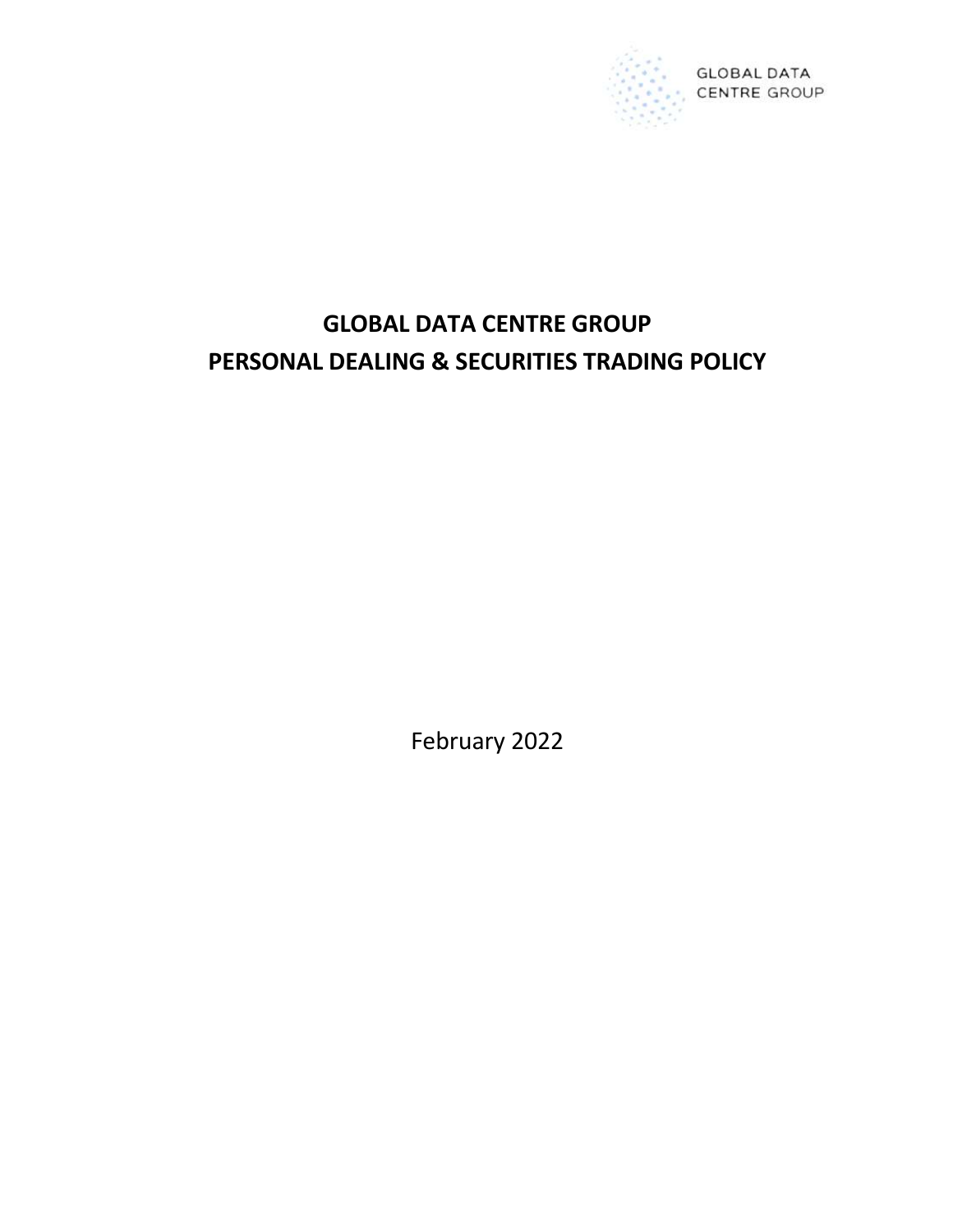

## Personal Dealing & Securities Trading Policy

## 1. Purpose

Evolution Trustees Limited ("Evolution Trustees") as the Responsible Entity ("RE") for Global Data Centre Investment Fund and Global Data Centre Operations Fund (the "ASX Schemes"), and Lanrik Partners Pty Ltd ("the Investment Manager") of the ASX Schemes (collectively: "GDC") is committed to maintaining ethical standards in the conduct of its business activities, including where the dealing of GDC securities is involved.

The Personal Dealing & Securities Trading Policy ("the Policy") sets out the trading policy for Directors, employees, and any employees and staff of entities associated with GDC ("Group Employees") pursuant to the Corporations Act 2001 (Cth) and ASX Listing Rules.

As GDC is a listed scheme, ASX Listing Rules require disclosure of all trading in GDC by the RE Board of directors. ASX listing Rule 12.9 requires GDC to have a securities trading policy that meets the minimum content requirements of Listing Rule 12.12 which includes:

- Specifying the entity's blackout periods during which no securities trading is permitted;
- Restrictions on securities trading that apply to Group Employees;
- Any trading which is not subject to the Personal Dealing & Securities Trading Policy;
- Exceptional circumstances where Group Employees may be permitted to trade; and
- Procedures for obtaining clearance for trading.

The purpose of the Policy is to explain the types of conduct in dealing in securities that are prohibited under the Corporations Act and to establish a best practice procedure for dealing in securities that protects GDC and its personnel against the misuse or the appearance of misuse of unpublished or confidential information which could materially affect the value of GDC's securities (inside information). The meaning of inside information and the restrictions on persons in possession of inside information are further described in the Policy.

If Group Employees do not understand any part of the Policy or the summary of the law, or how it applies to them, they should raise the matter with the Company Secretary before dealing with any securities covered by the Policy.

"The Board" in this policy document shall mean the board of directors (each a "Director") of the RE (as applicable).

## 2. Policy Principles

Group Employees must not undertake conduct known as Insider Trading. Insider Trading is the direct or indirect buying or selling of securities while being in possession of material, price sensitive information not generally available to the market (also known as inside information).

Insider trading is a criminal offence, attracting potential fines and imprisonment. Civil penalties and the obligation to pay compensation may also be ordered against a person engaging in Insider Trading. In addition to any consequences applicable under law, Group Employees who fail to adhere to the requirements of this Securities Trading Policy may face disciplinary action, including dismissal.

## **Insider Trading Laws**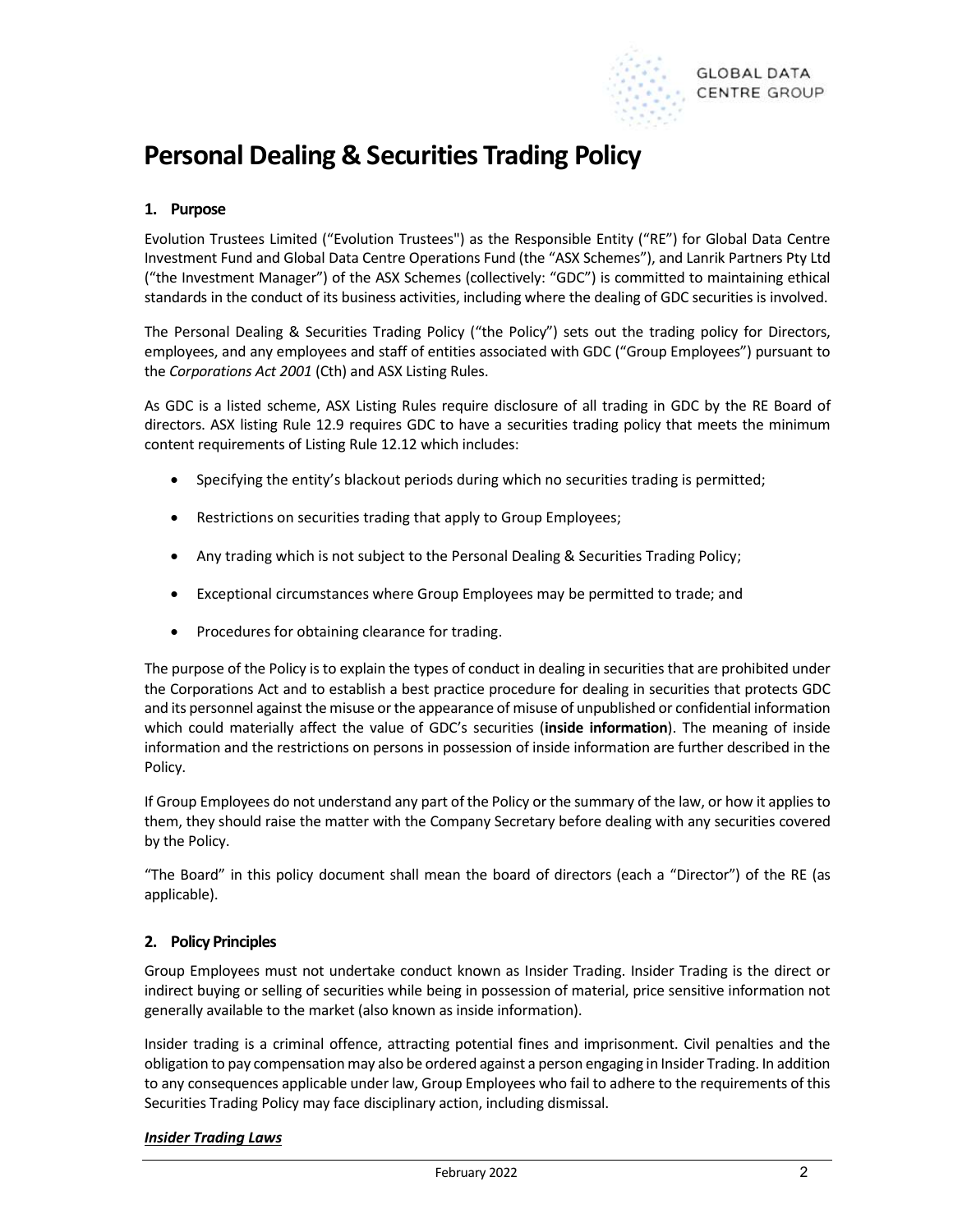

As a public company insider trading laws cover all directors and employees (including contractors) of GDC. If Group Employees have any inside information relating to GDC, it is a criminal offence for them to:

- trade in GDC's securities;
- advise or procure another person to trade in GDC's securities; or
- pass on inside information to someone else including colleagues, family or friends knowing (or where they should have reasonably known) that the other person would, or would be likely to use that information to trade in, or procure someone else to trade in, GDC's securities.

This offence called "insider trading", can subject Group Employees to criminal liability including large fines and/or imprisonment, and civil liability, which may include being sued by another party or GDC, for any loss suffered as a result of illegal trading.

Additionally, insider trading can become relevant where Group Employees have access to insider information in relation to another public company. This might be information obtained because of dealings or a relationship with the other company during the course of their employment with GDC. This type of insider trading is also captured by insider trading laws and is prohibited.

#### Confidential Information

Related to the above, Group Employees have a duty of confidentiality to GDC. They must not reveal any confidential information concerning GDC, use that information in any way which may injure or cause loss to GDC, or use that confidential information to gain an advantage for themselves or anyone else.

## 3. Inside Information

Inside information is information that is not generally available; and if it were generally available, would – or would be likely to – influence investors in deciding whether to buy or sell GDC's securities.

It does not matter how Group Employees come to know the inside information (including whether they learn it in the course of carrying out their responsibilities, or passing in the corridor, or in a lift or at a dinner party).

The financial impact of the information is important, but strategic and other implications can be equally important in determining whether information is inside information. The definition of information is broad enough to include rumours, matters of supposition, intentions of a person (including GDC) and information which is not definite enough to warrant disclosure to the public.

Examples of information that may be material:

- The half-yearly or full year results.
- The financial performance of GDC against its budget forecasts.
- The financial performance of GDC against market expectations.
- A proposed alliance, joint venture or acquisition.
- A significant new proposal or development.
- Ending an existing alliance or joint venture.
- A proposed significant funding arrangement.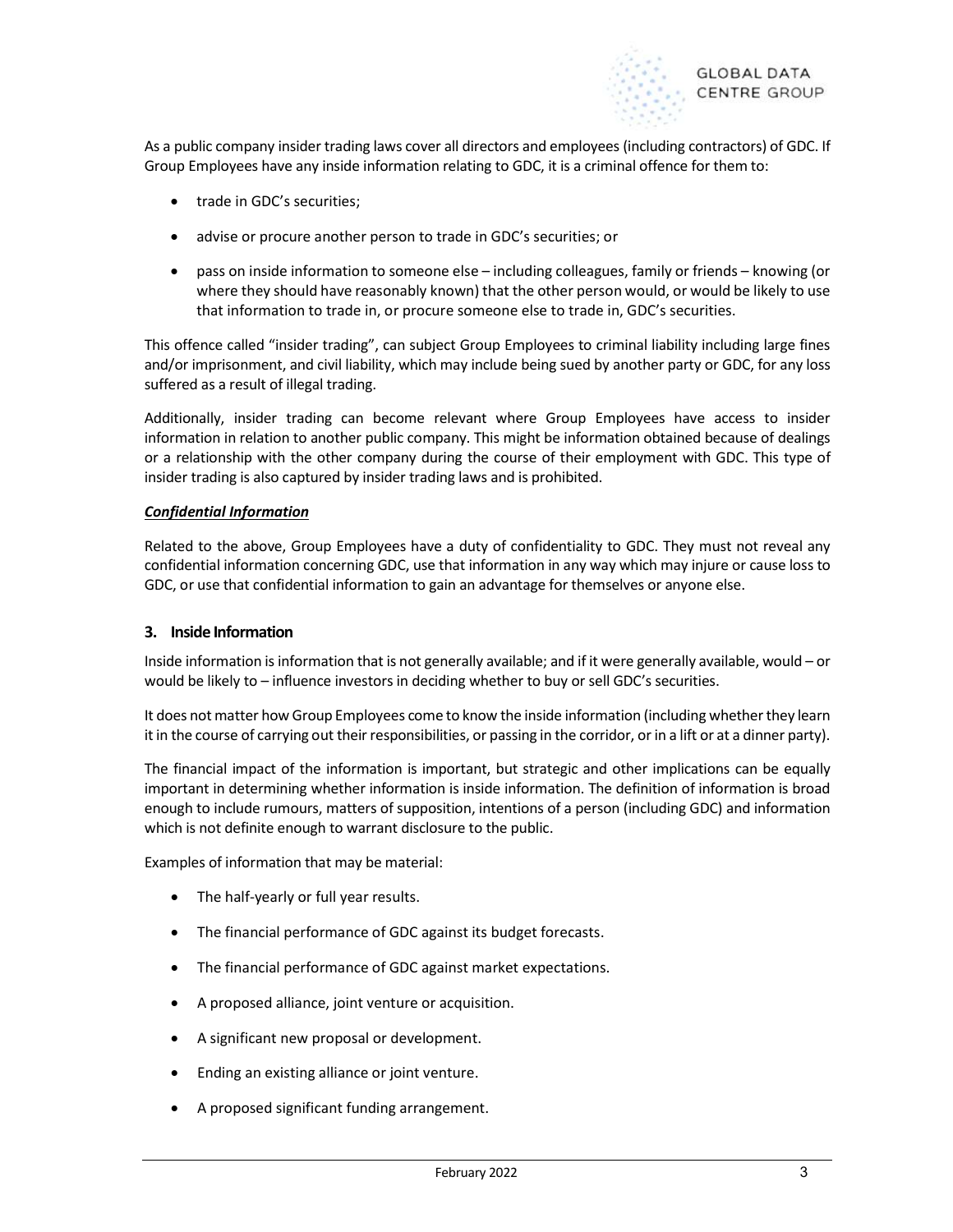

- A proposed capital raising.
- A proposed distribution or change in distribution policy.
- A change in capital structure, including a buy-back of Securities.
- An unexpected potential liability (eg. material litigation).
- A significant bad debt or credit loss.
- A change in the directors or a significant change in senior management.

Unpublished or not yet released to the market information is information that is not "generally available". Information is generally available if it:

- a) is readily observable;
- b) has been made known in a way that is likely to bring it to the attention of persons who normally invest in the relevant type of securities, and a reasonable time for the information to be circulated has since passed; or
- c) consists of deductions, conclusions or inferences drawn from information that has been made known in that way or is readily observable.

Inside information need not relate only to an entity. It could also be information about a customer, or supplier of the entity, or a party with whom the entity is discussing future opportunities or negotiating a significant transaction.

| Rule 1.                                                         | <b>Restriction</b>                                                                                                                                                                                                                                                                         |
|-----------------------------------------------------------------|--------------------------------------------------------------------------------------------------------------------------------------------------------------------------------------------------------------------------------------------------------------------------------------------|
| When<br>Group<br>can<br>Employees trade in<br>GDC's Securities? | Notwithstanding any other provision of the Policy, if you possess inside<br>information, you must not buy or sell GDC's securities, advise or get others to do<br>so or pass on the inside information to others. This prohibition applies regardless<br>of how you learn the information. |
|                                                                 | You may only trade in GDC's Securities if:                                                                                                                                                                                                                                                 |
|                                                                 | a) There is no current Blackout Period, and                                                                                                                                                                                                                                                |
|                                                                 | b) You do not have material price sensitive information that has not been<br>released to the market, and                                                                                                                                                                                   |
|                                                                 | c) A trading request notice has been approved (if required under Rule 3).                                                                                                                                                                                                                  |
|                                                                 | The prohibition on insider trading is not restricted to information concerning<br>GDC's securities. If a person has inside information in relation to securities of<br>another company, that person must not deal in those securities.                                                     |
|                                                                 | <b>Consent for trades in extraordinary circumstances</b>                                                                                                                                                                                                                                   |
|                                                                 | Group Employees wishing to trade during the black-out period who consider that<br>extraordinary circumstance apply, must obtain the consent of the Company<br>Secretary of the RE before trading, however such consent will generally only be                                              |

## 4. GDC Personal Dealing & Securities Trading Policy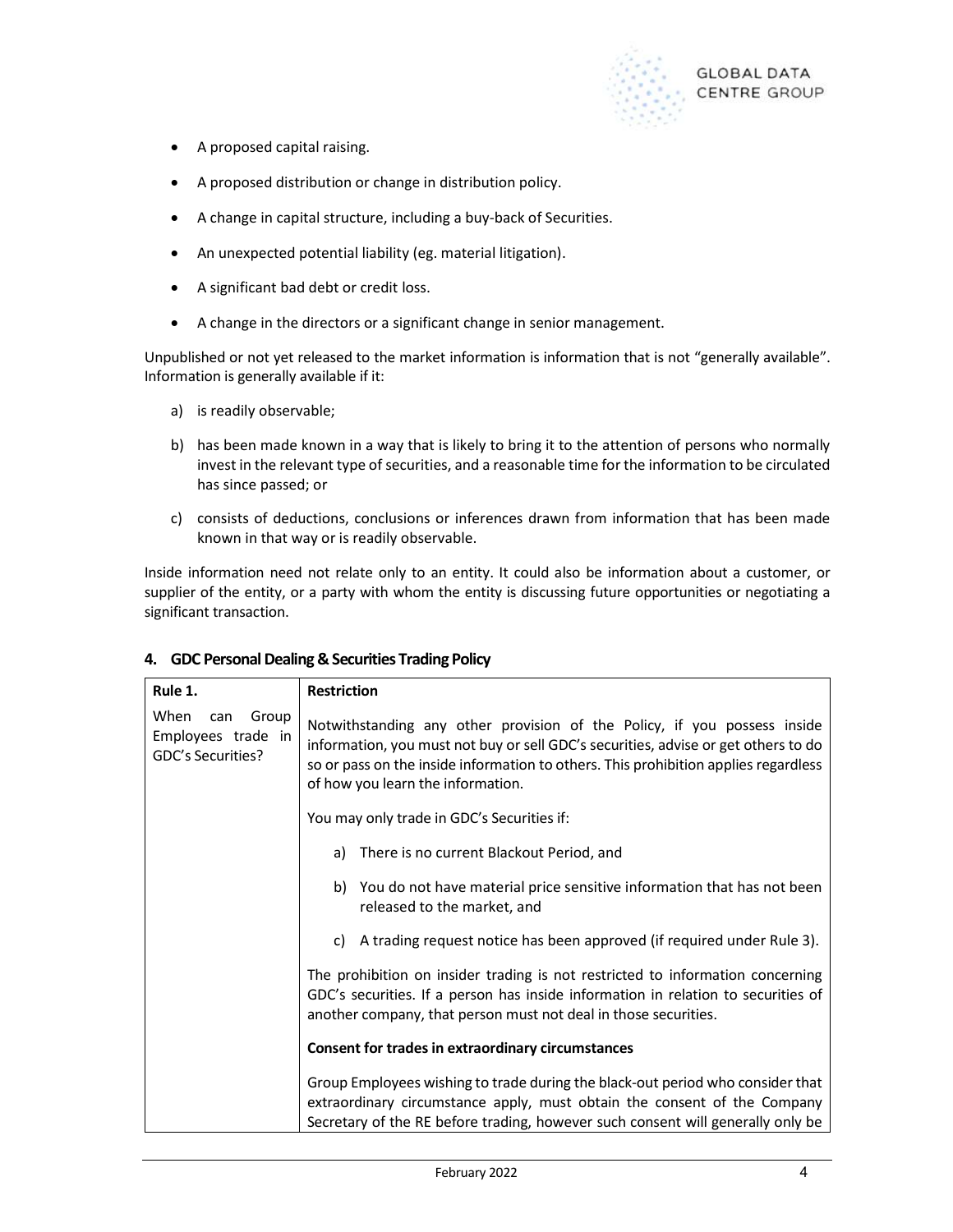

|                                                                                                                            | given for hardship cases. An example of a hardship case where consent to trade<br>may be given is the case of a pressing financial hardship. Such trading would be<br>subject to complying with the general law and that in particular that restriction<br>(b) above does not apply.<br>Written consent must be sought by submitting a request in the form set out in                                                                                                                                                                                 |  |
|----------------------------------------------------------------------------------------------------------------------------|-------------------------------------------------------------------------------------------------------------------------------------------------------------------------------------------------------------------------------------------------------------------------------------------------------------------------------------------------------------------------------------------------------------------------------------------------------------------------------------------------------------------------------------------------------|--|
|                                                                                                                            | Annexure 1 to the Company Secretary.                                                                                                                                                                                                                                                                                                                                                                                                                                                                                                                  |  |
| Rule 2.<br><b>Blackout Periods</b>                                                                                         | In addition to the prohibitions on insider trading set out in the Corporations Act,<br>GDC requires that Group Employees must not trade in GDC's securities during a<br>Blackout Period.                                                                                                                                                                                                                                                                                                                                                              |  |
|                                                                                                                            | a) Automatic Blackout Periods:                                                                                                                                                                                                                                                                                                                                                                                                                                                                                                                        |  |
|                                                                                                                            | L.<br>The period from 1 January until the commencement of trading on<br>the next business day after the day on which the half-year results<br>are released;                                                                                                                                                                                                                                                                                                                                                                                           |  |
|                                                                                                                            | ΙΙ.<br>The period from 1 July until the commencement of trading on the<br>next business day after the day on which the full year results are<br>released;                                                                                                                                                                                                                                                                                                                                                                                             |  |
|                                                                                                                            | a) Board-imposed blackout period: The Board may impose further<br>blackout periods at any time. The Chairman of the Board has discretion<br>to make such decisions unilaterally.                                                                                                                                                                                                                                                                                                                                                                      |  |
|                                                                                                                            | The exceptions referred to in Rule 1 apply.                                                                                                                                                                                                                                                                                                                                                                                                                                                                                                           |  |
| Rule 3.                                                                                                                    | <b>Requirements before trading</b>                                                                                                                                                                                                                                                                                                                                                                                                                                                                                                                    |  |
| Trading<br>Request<br>Notice<br>and<br>prior<br>approval<br>Key<br>Management<br>Personnel and other<br>designated persons | Group employees, or person designated and informed in writing by the Company<br>Secretary must provide a written trading request notice seeking prior approval to<br>trade in ASX Schemes' Securities addressed to the Board (or Chairperson in<br>respect of non-executive directors) through the Company Secretary. The trading<br>request notice must be made in writing prior to any trading in GDC and may be in<br>email form.                                                                                                                  |  |
|                                                                                                                            | The trading request notice should include confirmation that the individual is not<br>in possession of unpublished material price sensitive information (see definitions<br>below). Approval is granted at the discretion of, and on such terms and conditions<br>as determined, and advised in writing to the applicant, by the Board. Approval<br>may be refused at their discretion without being obliged to provide any reason<br>and may be refused, notwithstanding that the applicant is not personally in<br>possession of inside information. |  |
|                                                                                                                            | All trading approvals are valid for up to 5 trading days after the date of the<br>approval notice and are conditional on the full details of the trade being promptly<br>provided to the Company Secretary.                                                                                                                                                                                                                                                                                                                                           |  |
|                                                                                                                            | No trading is permitted if, during the 5 permitted trading days, the relevant<br>person comes into possession of material, price sensitive information or some<br>other restriction applies.                                                                                                                                                                                                                                                                                                                                                          |  |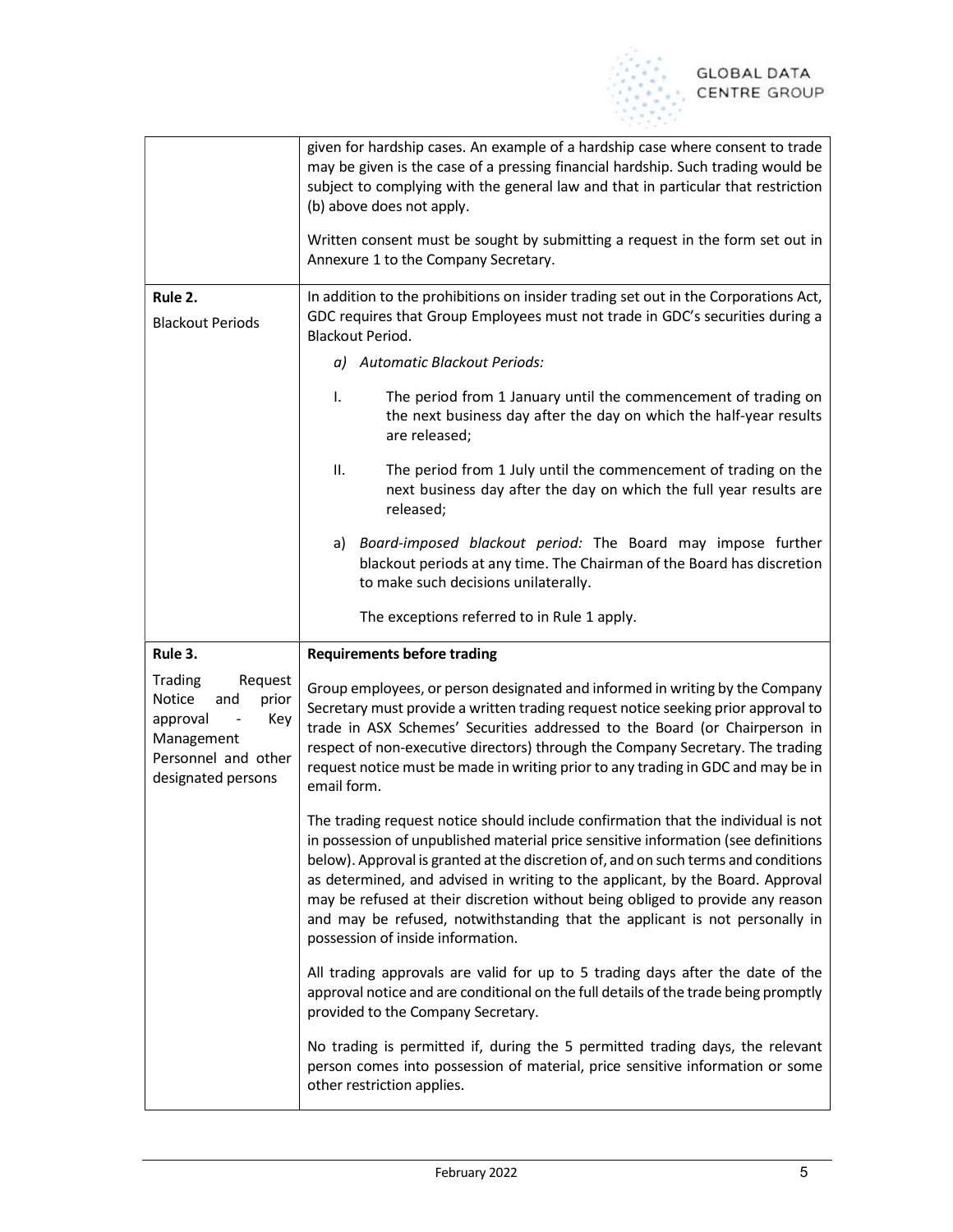

|                                                           | A trading approval can be withdrawn if new information comes to light or there<br>is a change in circumstances. Any decision to withdraw or refuse trading approval<br>is final and binding, and the relevant person who is refused approval must keep<br>that information confidential and not disclose it to any other person.                                                                                                                                                                                                                                           |  |  |
|-----------------------------------------------------------|----------------------------------------------------------------------------------------------------------------------------------------------------------------------------------------------------------------------------------------------------------------------------------------------------------------------------------------------------------------------------------------------------------------------------------------------------------------------------------------------------------------------------------------------------------------------------|--|--|
|                                                           | The Board, Chairman or Company Secretary may seek appropriate legal advice to<br>ensure the proper provision or otherwise of a clearance under Rule 3, and the<br>cost of such advice shall be borne by GDC.                                                                                                                                                                                                                                                                                                                                                               |  |  |
|                                                           | All trading transactions will be reported to the Board by the Company Secretary<br>in the usual Board reporting format.<br><b>Notification of dealing</b><br>In order to facilitate GDC's compliance with its disclosure and reporting<br>requirements, each Director must notify the Company Secretary as soon as<br>practicable after any trading in GDC Securities occurs, and in any case no more<br>than two days afterwards.                                                                                                                                         |  |  |
|                                                           |                                                                                                                                                                                                                                                                                                                                                                                                                                                                                                                                                                            |  |  |
|                                                           |                                                                                                                                                                                                                                                                                                                                                                                                                                                                                                                                                                            |  |  |
|                                                           | The notification must be in the form set out in Annexure 2 and include:                                                                                                                                                                                                                                                                                                                                                                                                                                                                                                    |  |  |
|                                                           | a) the name of the Director;                                                                                                                                                                                                                                                                                                                                                                                                                                                                                                                                               |  |  |
|                                                           | b) whether the interest in the securities held by the Director was direct or<br>indirect (and if it was indirect, the circumstances giving rise to the<br>interest);                                                                                                                                                                                                                                                                                                                                                                                                       |  |  |
|                                                           | c) the date of the trading and the number of securities bought or sold;                                                                                                                                                                                                                                                                                                                                                                                                                                                                                                    |  |  |
|                                                           | d) the amount paid or received for the securities; and                                                                                                                                                                                                                                                                                                                                                                                                                                                                                                                     |  |  |
|                                                           | e) the number of securities held by the Director, directly and indirectly,<br>before and after the trading in securities.                                                                                                                                                                                                                                                                                                                                                                                                                                                  |  |  |
|                                                           | The Company Secretary is to maintain a register of notifications and<br>acknowledgements given in relation to Directors' trading in GDC's securities. The<br>Company Secretary must report all notifications of dealings in GDC's securities to<br>the next Board meeting of GDC. Directors are reminded that it is their obligation<br>to notify the ASX within 5 days and ASIC within 14 days of any change in a<br>Director's interest. Trading in GDC's securities during Blackout Periods will be<br>specifically highlighted in the Appendix 3Y lodged with the ASX. |  |  |
| Rule 4.<br>Additional restriction<br>- short term trading | GDC wishes to encourage Group Employees to adopt a long term attitude to<br>investment in GDC's securities. It is also important that trading in GDC's securities<br>by GDC's management does not send a negative message to the market about a<br>lack of confidence in GDC's securities, a lack of loyalty of GDC's management or<br>is conducted in a way which may suggest that a trade was motivated by inside<br>information.                                                                                                                                        |  |  |
|                                                           | Group Employees may not engage in short term trading in ASX Schemes'<br>Securities i.e. acquiring Securities and disposing of them within 3 months or less<br>from the date of acquisition (other than under the qualifying exceptions under<br>Rule 1). Where a Security is held for a period shorter than 3 months, in the                                                                                                                                                                                                                                               |  |  |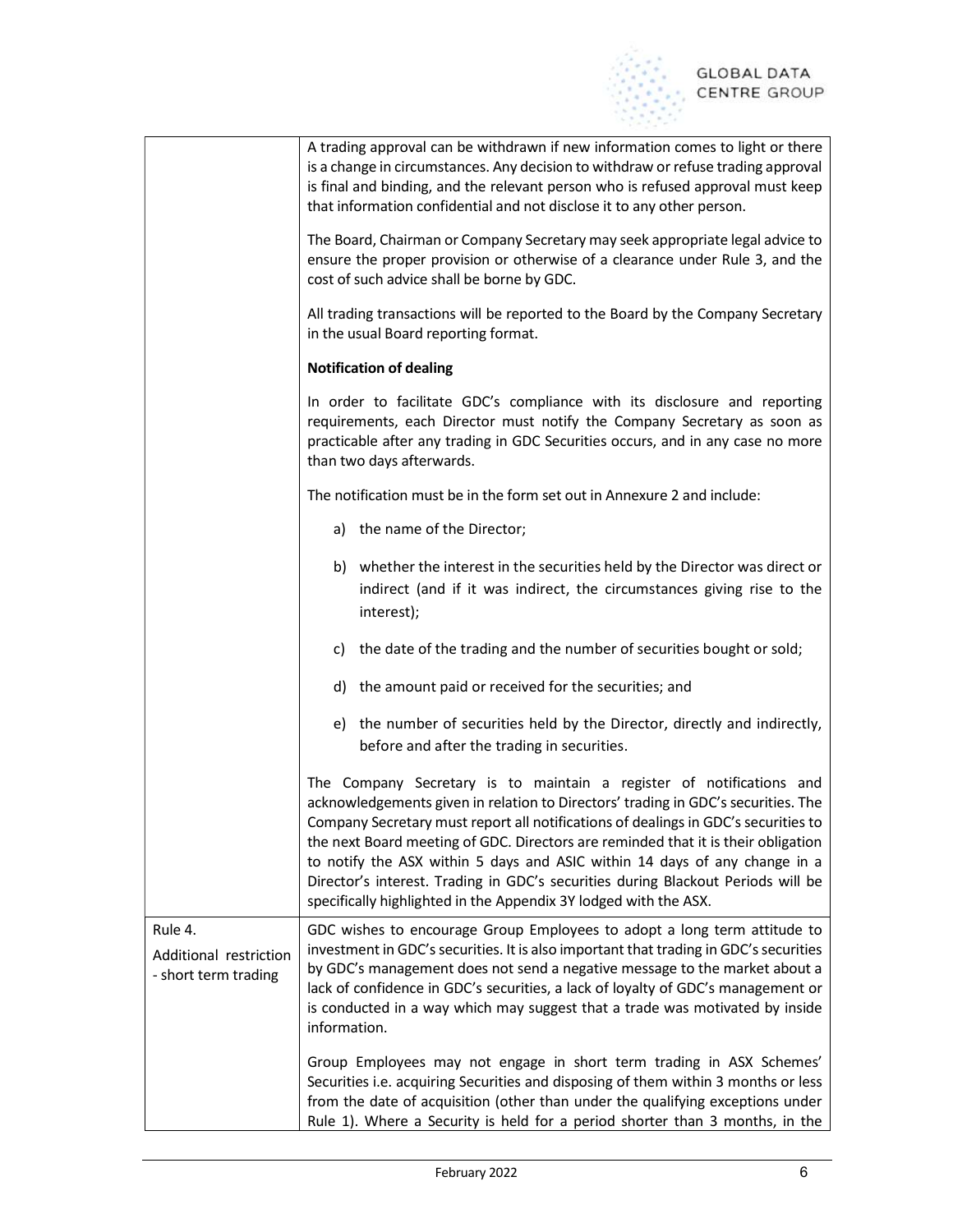

|                                                                           | absence of other circumstances GDC is likely to consider the trade of the Security<br>short term or speculative.<br>Group Employees are also not permitted to enter into non-discretionary trading<br>plans which could trigger either discretionary or non-discretionary trading whilst<br>in the possession of inside information or during a designated Blackout Period,<br>except with prior approval as set out above.           |
|---------------------------------------------------------------------------|---------------------------------------------------------------------------------------------------------------------------------------------------------------------------------------------------------------------------------------------------------------------------------------------------------------------------------------------------------------------------------------------------------------------------------------|
| Rule 5.<br>Prohibition<br>on<br>Hedging, Short Selling<br>and Derivatives | Group Employees are prohibited from entering into an arrangement (including<br>short selling GDC's Securities or dealing in Derivatives) that would have the effect<br>of limiting their exposure to risk in relation to vested or unvested ASX Schemes'<br>Securities.                                                                                                                                                               |
|                                                                           | The Policy covers trading not only in GDC's securities (including shares,<br>debentures, notes, or options or warrants over unissued shares) but also in other<br>rights and derivative products such as any renounceable or non-renounceable<br>right to subscribe for a share or debenture or any warrant, exchange traded or<br>over-the-counter option and any contract for difference issued in relation to<br>GDC's securities. |
| Rule 6.<br>Margin Lending                                                 | Group Employees must not enter into a margin lending arrangement or any other<br>form of financing arrangement secured against GDC's Securities.                                                                                                                                                                                                                                                                                      |

## 5. Definitions of Policy Terms

Information - The Corporations Act states that "information" includes the following.

- a) Matters of supposition and other matters that are insufficiently definite to warrant being made known to the public.
- b) Matters relating to the intentions, or likely intentions, of a person. Information does not need to come from Aspen Group sources – it can come from anywhere.

Price Sensitive Information - Price-sensitive information is information that may have a material effect on the price or value of GDC's Securities. This is information that could, or could likely induce market participants to acquire or dispose of the Securities.

GDC's Securities - Means a Global Data Centre Investment Fund share stapled to a Global Data Centre Operations Fund share and includes any interest in a Derivative or other financial product as defined in section 1042A of the Corporations Act.

Derivative - Means, in relation to GDC's Securities, options, forward contracts, swaps, futures, warrants, caps and collars as defined in section 761D of the Corporations Act.

Trading - "Trading" means in relation to any Aspen Group Securities, any one of the following;

- a) On your own behalf, applying for, acquiring, or disposing of the Securities or entering into an agreement to do so.
- b) Procuring someone else to trade in those Securities or to enter into an agreement to do so.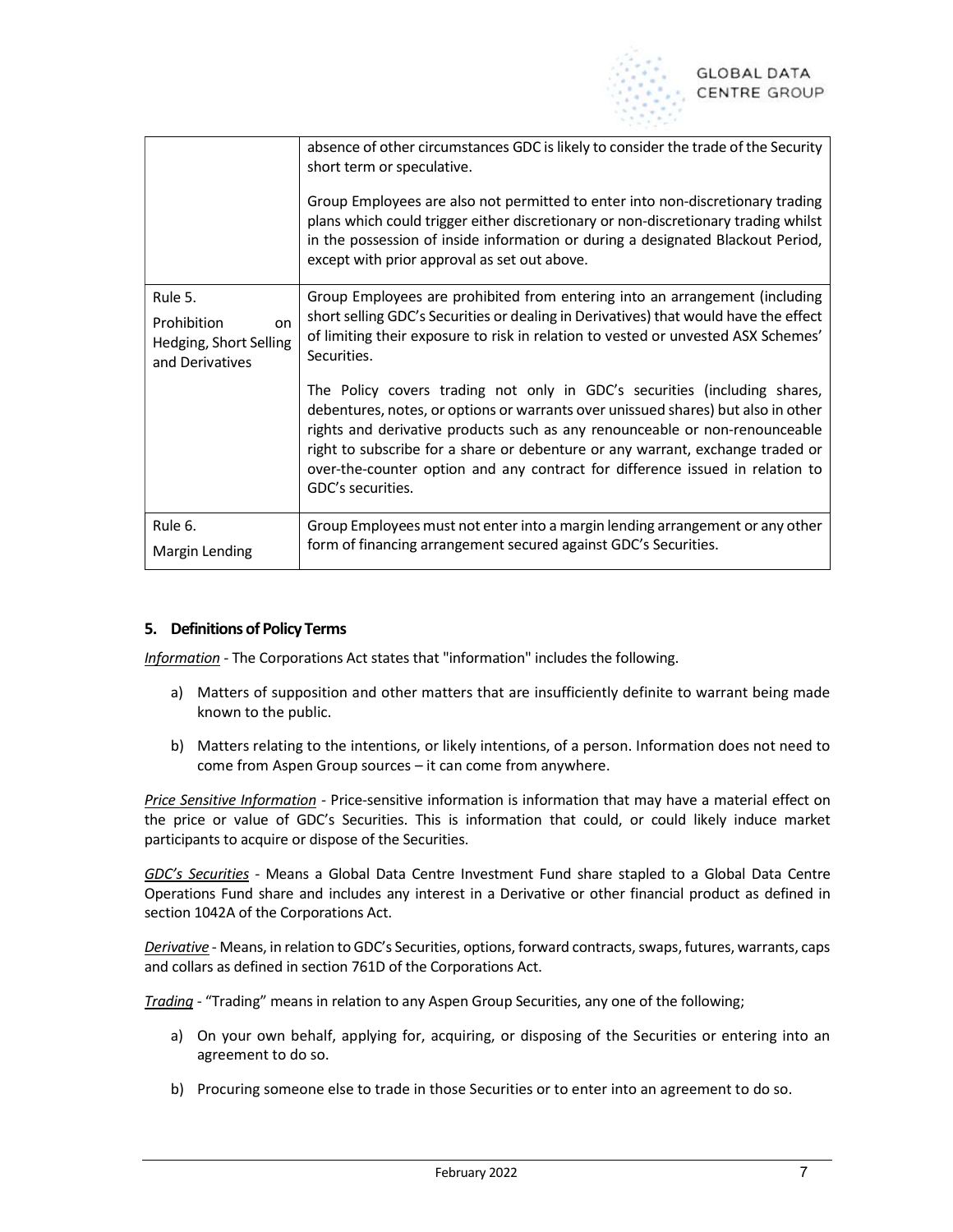

- c) Communicating information to another person (directly or indirectly) where that other person is likely to trade the Securities or to procure someone else to do so, on the basis of that information.
- d) Any arrangement involving Hedging, Short Selling and Derivatives.

Hedging - An arrangement (including short selling GDC's Securities or Derivatives) that would have the effect of limiting their exposure to risk in relation to vested or unvested ASX Schemes' Securities (including any ASX Schemes' Securities granted as part of their remuneration).

Margin Lending - Any form of financing arrangement secured against GDC's Securities.

## 6. Who is covered by the Policy?

The restrictions on trading GDC's Securities applies to all Group Employees and related parties as defined by S228 of the Corporations Act (including all directors, executives, managers and employees of related entities) as well as relevant consultants and contractors retained from time to time and includes:

- spouses,
- parents,
- children under 18 years, and
- companies, trusts and entities over which they or their immediate family members have control.

It applies to trading by any of the above persons.

- On their own behalf.
- As agent for someone else.
- Through third parties, eg. nominees, or agents.

All Group Employees must make sure that their spouses, children, parents and trustees are informed of this policy and to take reasonable steps to make sure they comply.

Breach of the insider trading laws attract personal liability including court orders to pay fines or compensation and imprisonment.

Strict compliance with the Policy is also a condition of employment. Breaches of the Policy will be subject to disciplinary action, which may include termination of employment.

#### Trading which is not subject to the Policy

The following trading by Group Employees is excluded from the Policy:

- transfers of securities already held into a superannuation fund or other saving scheme in which the Group Employee is a beneficiary;
- an investment in, or trading in units of, a fund or other scheme (other than a scheme only investing in GDC's securities) where the assets of the fund or other scheme are invested at the discretion of a third party;
- where the Group Employee is a trustee, trading in GDC's securities by that trust provided the Group Employee is not a beneficiary of the trust and any decision to trade during a Prohibited Period is taken by the other trustees or by the investment managers independently of the Group Employee;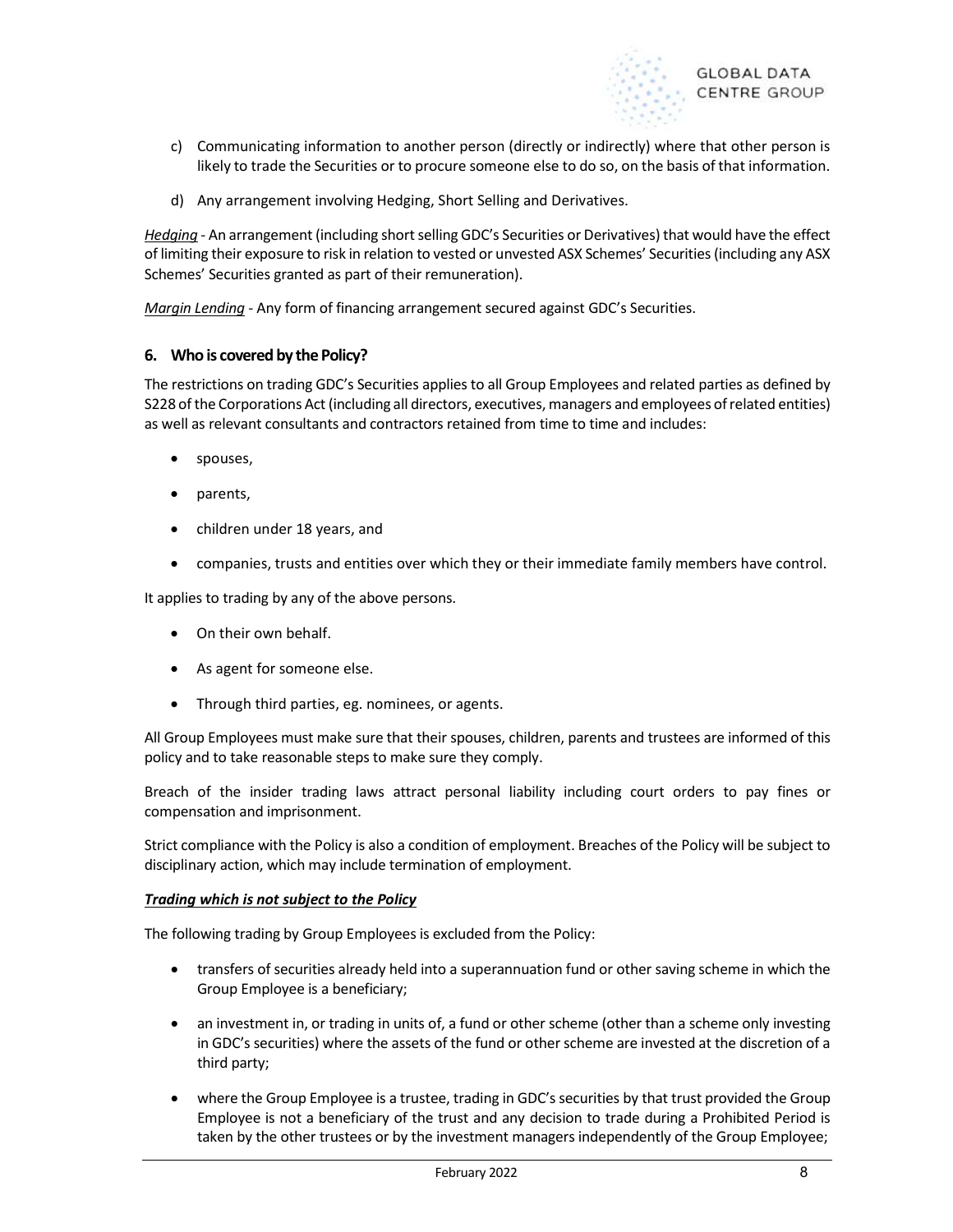

- undertakings to accept, or the acceptance of, a takeover offer;
- trading under an offer or invitation made to all or most of the security holders such as, a rights issue, a security purchase plan, a dividend or distribution reinvestment plan and an equal access buy-back, where the plan that determines the timing and structure of the offer has been approved by the Board. This includes decisions relating to whether or not to take up the entitlements and the sale of entitlements required to provide for the take up of the balance of entitlements under a renounceable pro rata issue;
- a disposal of securities that is the result of a secured lender exercising their rights, for example, under a margin lending arrangement where the arrangement has been approved by GDC in accordance with the Policy;
- the exercise (but not the sale of securities following exercise) of an option or right under an employee incentive scheme, or the conversion of a convertible security, where the final date for the exercise of the option or right, or the conversion of the security, falls during a Blackout Period and GDC has been in an exceptionally long Blackout Period or GDC has had a number of consecutive Blackout Periods and the Group Employee could not reasonably have been expected to exercise it at a time when free to do so; or
- trading under a non-discretionary trading plan for which prior written clearance has been provided in accordance with procedures set out in the trading policy and where: the Group Employee did not enter into the plan or amend the plan during a Blackout Period; and the trading plan does not permit the Group Employee to exercise any influence or discretion over how, when, or whether to trade.

## 7. ASX listing rule requirements

It is a requirement for admission to the official list of ASX, and an on-going requirement for listing, that GDC has a policy for trading in company securities.

GDC will give a copy of the Policy to ASX for release to the market. GDC will also give any amended version of the Policy to ASX when it makes a change to the periods within which Group Employees are prohibited from trading in GDC's securities, the trading that is excluded from the operation of the Policy or the exceptional circumstances in which Group Employees may be permitted to trade during a Prohibited Period within five business days of the amendments taking effect. GDC will also give the Policy to ASX immediately on request by ASX.

## 8. Review cycle

This Policy will be reviewed at least every two years and updated as required from time to time. The Policy will be reviewed following relevant triggers such as:

- a change to legislation;
- a significant change to the nature and/or complexity of the RE/Trustee operations;
- a significant change in the Financial Services Industry.

This Policy can be amended only with the approval of the senior management team, with the exception of minor amendments that do not affect the nature, substance or intent of the document.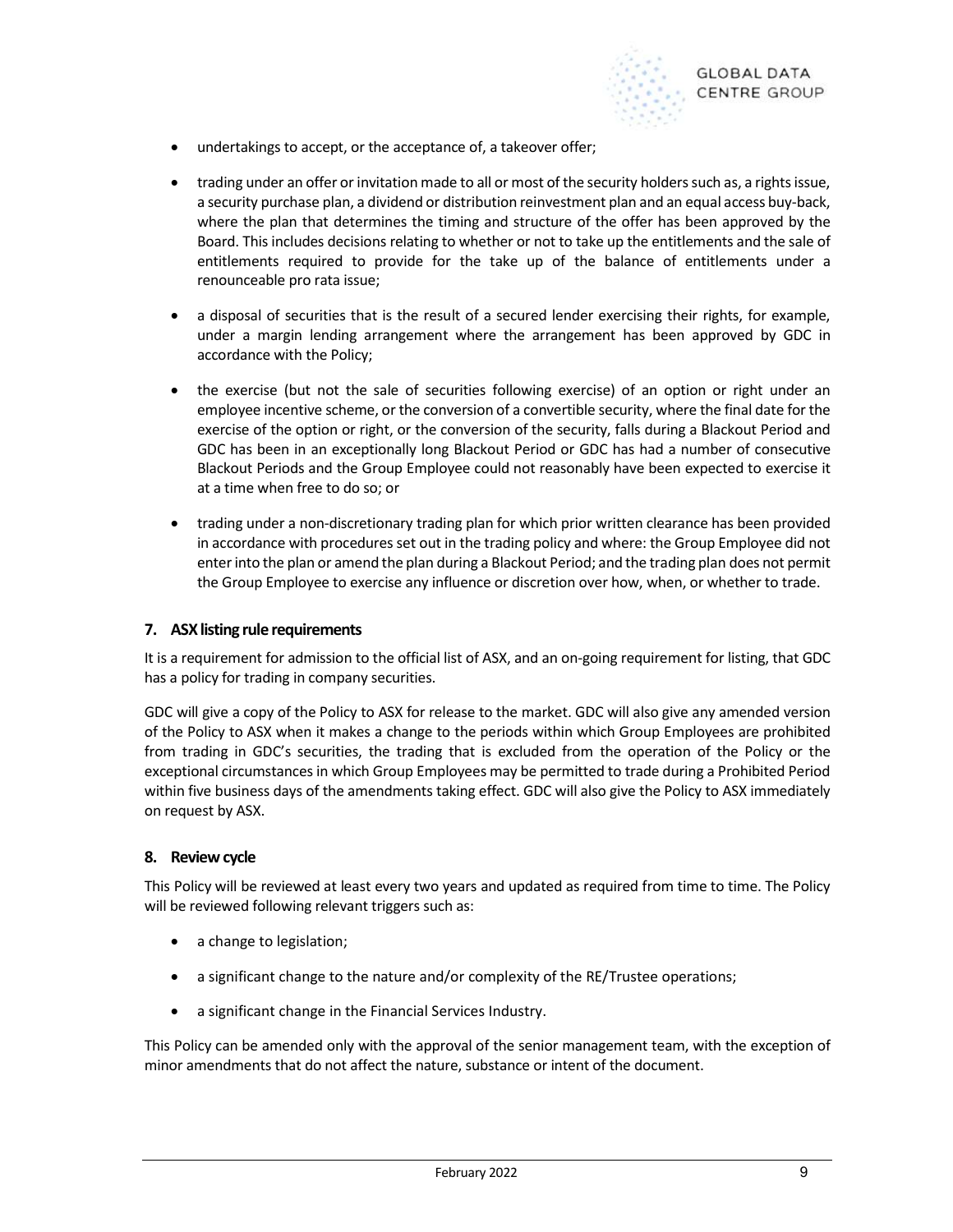

## More information

For more information about the Policy or clarification on when a person may or may not trade please contact the Company Secretary.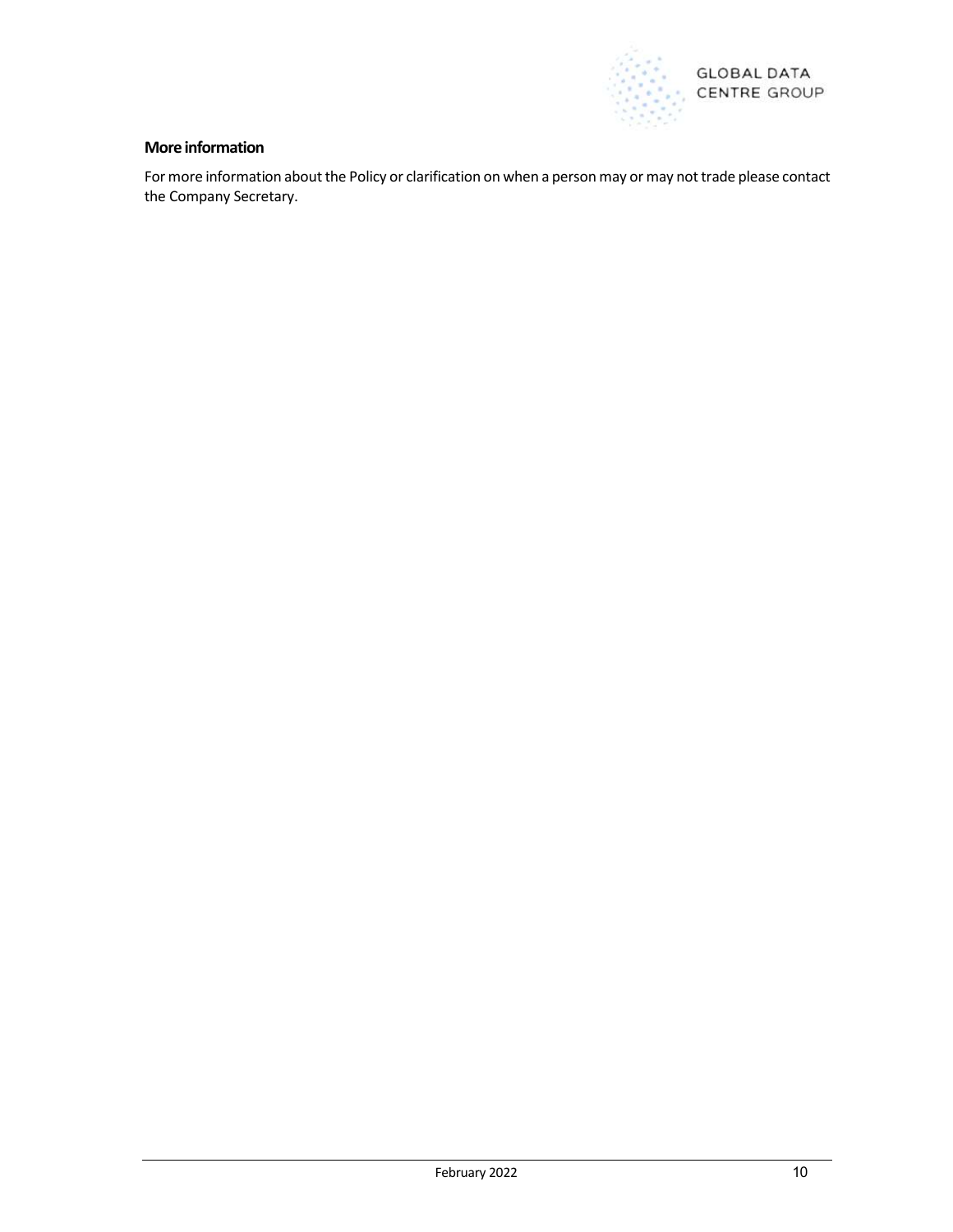

#### Annexure 1: Request for prior written consent to trade in GDC's Securities

To: Company Secretary Global Data Centre Group ("GDC")

I, ……………………………………………………….… (insert name, position) request approval to deal in GDC's securities as follows ("Securities Transaction"):

| Securityholder's name                      |  |
|--------------------------------------------|--|
| Number and type of securities to be bought |  |
| Total value of securities to be bought     |  |
| Number and type of securities to be sold   |  |
| Total value of securities to be sold       |  |

REASONS FOR THIS REQUEST:

(State reasons for seeking this approval, including (if relevant) an explanation as to the severe financial hardship or circumstances that are otherwise exceptional. Please provide sufficient evidence that the Dealing of the relevant securities is the most reasonable course of action available in the circumstances.)

………………………………………………………………………………………………………………………….

As at the date of this Request to Deal in Securities, I am not in possession of any Inside Information (as defined in GDC's Securities Trading Policy or the Corporations Act).

I understand that:

- (a) If my request is approved, such approval is valid for a period of 5 Business Days from the date of grant of approval or the time when I become aware of Inside Information which has not been released to the market (whichever is the earlier).
- (b) If I do not complete my Securities Transaction before the expiry of the 5 Business Day period from the date of grant of approval, or the date on which I subsequently become aware of Inside Information which has not been released to the market (whichever is the earlier) I must seek fresh approval by completing and submitting a new Request to Deal in Securities.

Date: ...................................................... Signature: ..........................................................

Name: .....................................................

#### Annexure 2: Notification of dealing

To: Company Secretary Global Data Centre ("GDC")